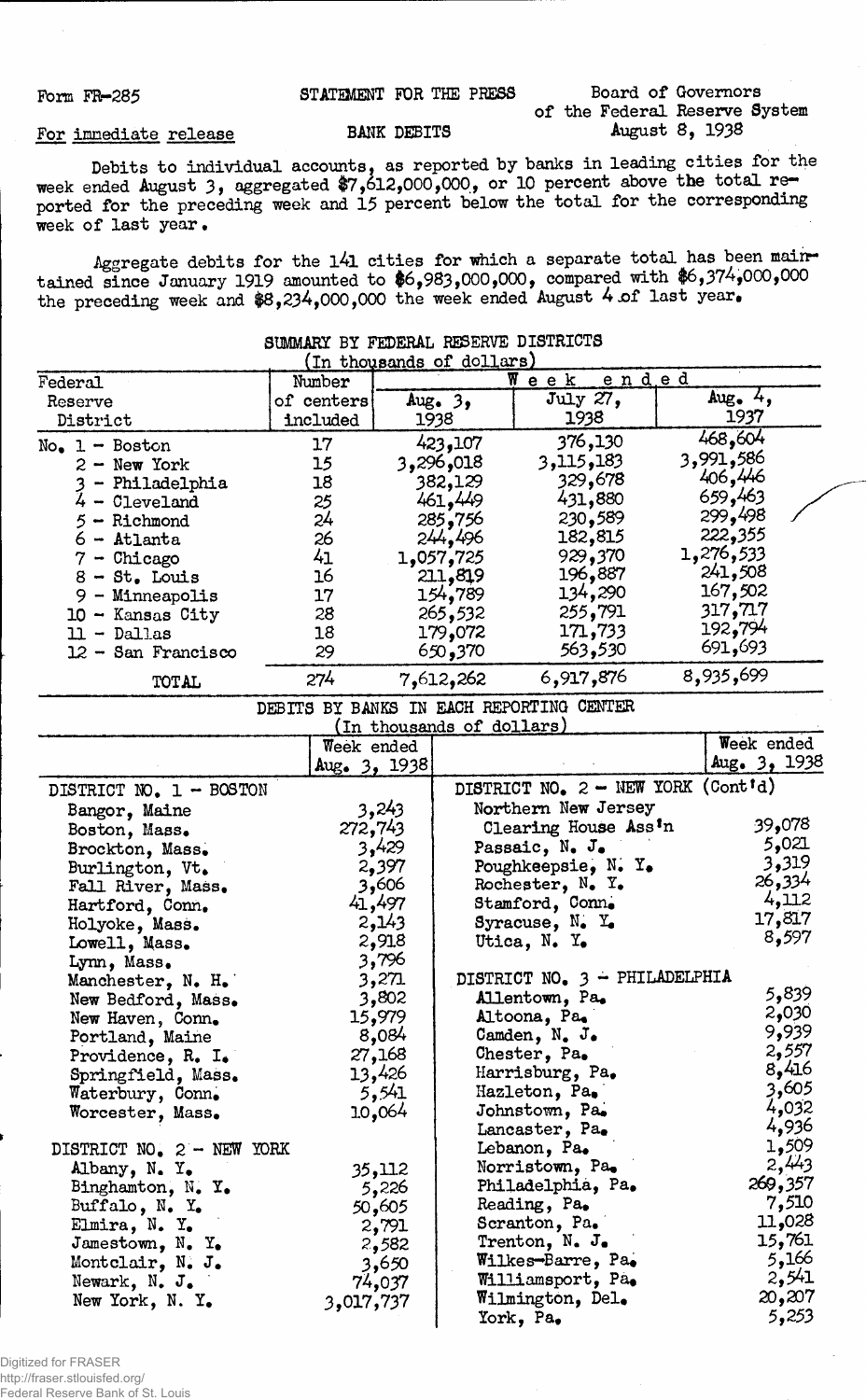Form FR-285-a

## DEBITS BY BANKS IN EACH REPORTING CENTER

÷<br>+

| (In thousands of dollars)    |                |                                                |                |  |  |  |
|------------------------------|----------------|------------------------------------------------|----------------|--|--|--|
|                              | Week ended     |                                                | Week ended     |  |  |  |
|                              | Aug. $3, 1938$ |                                                | Aug. $3, 1938$ |  |  |  |
| DISTRICT NO. $4 -$ CLEVELAND |                | DISTRICT NO. 6 - ATLANTA (Cont <sup>r</sup> d) |                |  |  |  |
| Akron, Ohio                  | 12,284         | Elberton, Ga.                                  | 221            |  |  |  |
|                              | 1,947          | Hattiesburg, Miss.                             | 1,163          |  |  |  |
| Butler, Pa.                  | 6,390          | Jackson, Miss.                                 | 9,743          |  |  |  |
| Canton, Ohio                 |                | Jacksonville, Fla.                             | 13,995         |  |  |  |
| Cincinnati, Ohio             | 65,582         | Knoxville, Tenn.                               | 6,420          |  |  |  |
| Cleveland, Ohio              | 112,067        | Macon, Ga.                                     | 2,771          |  |  |  |
| Columbus, Ohio               | 35,320         | Meridian, Miss.                                | 2,355          |  |  |  |
| Dayton, Ohio                 | 12,470         | Miami, Fla.                                    | 6,281          |  |  |  |
| Erie, Pa.                    | 6,383          | Mobile, Ala.                                   | 8,282          |  |  |  |
| Franklin, Pa.                | 550            |                                                | 4,204          |  |  |  |
| Greensburg, Pa.              | 2,187          | Montgomery, Ala.                               | 17,227         |  |  |  |
| Hamilton, Ohio               | 2,344          | Nashville, Tenn.                               | 430            |  |  |  |
| Homestead, Pa.               | 924            | Newnan, Ga.                                    | 82,251         |  |  |  |
| Lexington, Ky.               | 4,341          | New Orleans, La.                               |                |  |  |  |
| Lima, Ohio                   | 2,993          | Pensacola, Fla.                                | 2,032          |  |  |  |
| Lorain, Ohio                 | 1,017          | Savannah, Ga.                                  | 6,058          |  |  |  |
| Middletown, Ohio             | 1,811          | Tampa, Fla.                                    | 5,852          |  |  |  |
| Oil City, Pa.                | 2,143          | Valdosta, Ga.                                  | 2,102          |  |  |  |
| Pittsburgh, Pa.              | 139,866        | Vicksburg, Miss.                               | 1,211          |  |  |  |
| Springfield, Ohio            | 3,567          |                                                |                |  |  |  |
| Steubenville, Ohio           | 1,857          | DISTRICT NO. 7 - CHICAGO                       |                |  |  |  |
| Toledo, Ohio                 | 27,269         | Adrian, Mich.                                  | 646            |  |  |  |
| Warren, Ohio                 | 1,441          | Aurora, Ill.                                   | 2,318          |  |  |  |
| Wheeling, W. Va.             | 6,123          | Battle Creek, Mich.                            | 2,975          |  |  |  |
| Youngstown, Ohio             | 9,067          | Bay City, Mich.                                | 2,288          |  |  |  |
| Zanesville, Ohio             | 1,506          | Bloomington, Ill.                              | 2,783          |  |  |  |
|                              |                | Cedar Rapids, Iowa                             | 5,133          |  |  |  |
| DISTRICT NO. 5 - RICHMOND    |                | Champaign-Urbana, Ill.                         | 3,334          |  |  |  |
| Asheville, N. C.             | 2,703          | Chicago, Ill.                                  | 632,627        |  |  |  |
| Baltimore, Md.               | 83,579         | Clinton, Iowa                                  | 1,150          |  |  |  |
| Charleston, S. C.            | 3,224          | Danville, Ill.                                 | 2,118          |  |  |  |
| Charleston, W. Va.           | 10,735         | Davenport, Iowa                                | 5,229          |  |  |  |
| Charlotte, $N. C.$           | 11,635         | Decatur, Ill.                                  | 3,547          |  |  |  |
| Columbia, S. C.              | 5,469          | Des Moines. Iowa                               | 20,438         |  |  |  |
| Cumberland, Md.              | 1,705          | Detroit, Mich.                                 | 161,815        |  |  |  |
| Danville, Va.                | 1,808          | Dubuque, Iowa                                  | 2,097          |  |  |  |
| Durham, $N_e$ . $C_e$        | 7,71           | $E1gin,$ Ill.                                  | 1,456          |  |  |  |
| Greensboro, N. C.            | 3,788          | Flint, Mich.                                   | 5,090          |  |  |  |
| Greenville, S. C.            | 4,229          | Fort Wayne, Ind.                               | 6,685          |  |  |  |
| Hagerstown, Md.              | 1,765          | Gary, Ind.                                     | 2,392          |  |  |  |
| Huntington, W. Va.           | 3,271          | Grand Rapids, Mich.                            | 11,186         |  |  |  |
| Lynchburg, Va.               | 4,865          | Green Bay, Wis.                                | 3,494          |  |  |  |
| Newport News, Va.            | 1,795          | Hammond, Ind.                                  | 1,610          |  |  |  |
| Norfolk, Va.                 | 11,832         | Indianapolis, Ind.                             | 46,177         |  |  |  |
| Portsmouth, Va.              | 863            | Jackson, Mich.                                 | 3,043          |  |  |  |
| Raleigh, N. C.               | 12,208         | Kalamazoo, Mich.                               | 4,272          |  |  |  |
| Richmond, Va.                | 34,768         | Lansing, Mich.                                 | 3,949          |  |  |  |
| Roanoke, Va.                 | 5,562          | Manitowoc, Wis.                                | 1,277          |  |  |  |
| Spartanburg, $S_e$ $C_e$     | 1,814          | Mason City, Iowa                               | 2,079          |  |  |  |
| Washington, D. C.            | 59,846         | <b>Milwaukee, Wis.</b>                         | 58,629         |  |  |  |
| Wilmington, N. C.            | 2,227          | Moline, Ill.                                   | 1,686          |  |  |  |
| Winston-Salem, N. C.         | 8,354          | Muscatine, Iowa                                | 786            |  |  |  |
|                              |                | Oshkosh, Wis.                                  | 1,986          |  |  |  |
|                              |                | Peoria, Ill.                                   | 13,086         |  |  |  |
| DISTRICT NO. 6 - ATLANTA     | 805            | Rockford, Ill.                                 | 4,736          |  |  |  |
| Albany, Ga.                  | 35,264         | Saginaw, Mich.                                 | 4,424          |  |  |  |
| Atlanta, Ga.                 | 2,982          | Sheboygan, $Wis_{\bullet}$                     | 2,905          |  |  |  |
| Augusta, Ga.                 | 20,097         | Sioux City, Iowa                               | 7,718          |  |  |  |
| Birmingham, Ala.             | 521            | South Bend, Ind.                               | 7,273          |  |  |  |
| Brunswick, Ga.               | 8,912          | Springfield, Ill.                              | 5,441          |  |  |  |
| Chattanooga, Tenn.           | 2,845          | Terre Haute, Ind.                              | 4,074          |  |  |  |
| Columbus, Ga.                | 472            | Waterloo, Iowa                                 | 3,773          |  |  |  |
| Dothan, Ala.                 |                |                                                |                |  |  |  |